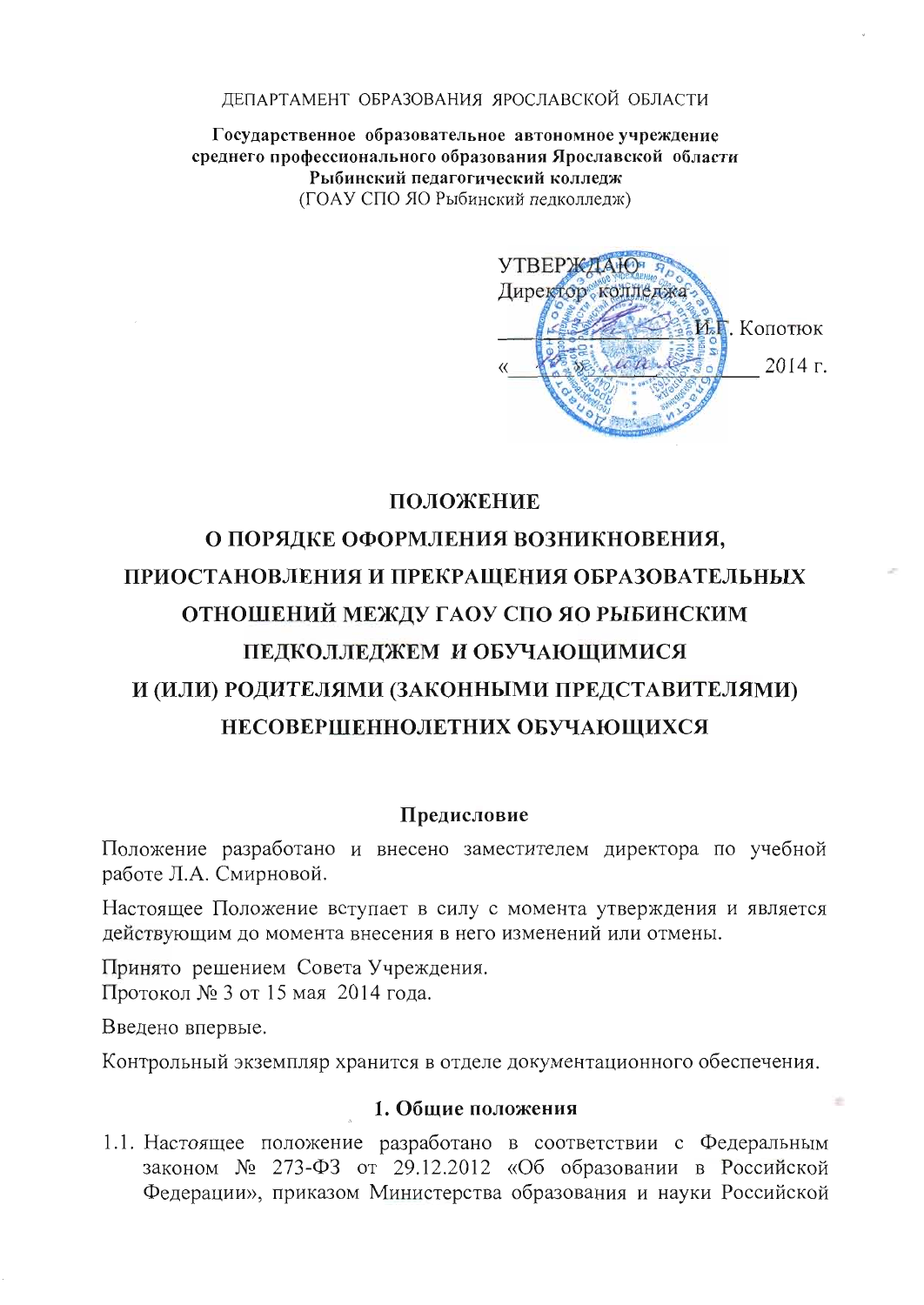Федерации от 14 июня 2013 года № 464 «Порядок организации и осуществления образовательной деятельности по образовательным программам среднего профессионального образования» (с изменениями от 22.01.2014 № 31), Постановлением Правительства РФ от 15.08.2013 № 706 «Об утверждении Правил оказания платных образовательных услуг», Приказом Минобрнауки России от 13.06.2013 № 455 «Об утверждении Порядка и оснований предоставления академического отпуска обучающимся», Уставом ГОАУ  $C\Box O$   $RO$ Рыбинского пелколлелжа.

1.2. Положение порядок оформления устанавливает возникновения, приостановления и прекращения отношений между ГОАУ СПО ЯО Рыбинском педколледжем (далее - колледж) и студентами и (или) представителями) несовершеннолетних родителями (законными студентов.

### 2. Возникновение образовательных отношений

- 2.1. Основанием возникновения образовательных отношений является приказ о приеме лица на обучение в колледже или для прохождения промежуточной аттестации  $(MJI)$ государственной И итоговой аттестации.
- 2.2. Образовательные отношения возникают при наличии договора об (обучении), заключенного установленном образовании  $\overline{B}$ законодательством Российской Федерации порядке. Договор об образовании заключается в простой письменной форме, если иное не предусмотрено законодательством Российской Федерации.
- 2.3. В случае приема на обучение за счет средств физических и (или) юридических лиц изданию приказа о приеме лица на обучение в колледж предшествует заключение договора об оказании платных образовательных услуг.
- 2.4. Договор об оказании платных образовательных услуг заключается между колледжем в лице директора и лицом, зачисляемым на обучение (либо его родителями, законными представителями) или физическим и (или) юридическим лицом, имеющим намерение заказать либо заказывающее платные образовательные услуги для себя или иных лиц.
- 2.5. В случае приема на целевое обучение изданию распорядительного акта о приеме лица на обучение в колледж предшествует заключение договора о целевом приеме и договора о целевом обучении.
- $2.6. B$ случае, когда лицо зачисляется на обучение по основным профессиональным образовательным программам и за счет средств бюджетной системы Российской Федерации, письменная форма договора считается соблюденной при наличии письменного заявления о приеме лица на обучение.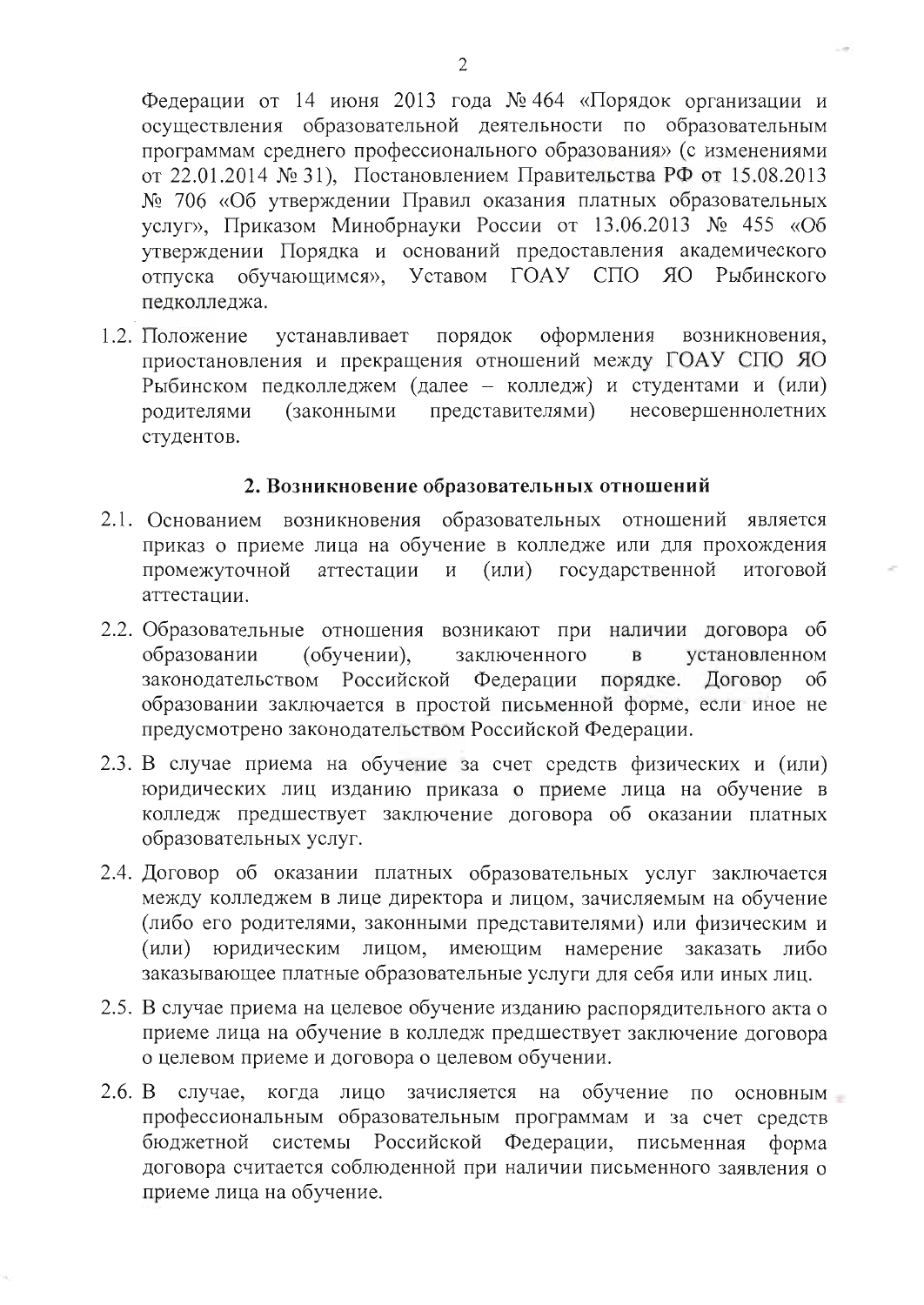- $2.7.$  Права обязанности обучающегося, предусмотренные  $\overline{M}$ законодательством Российской Федерации и локальными нормативными актами колледжа возникают с даты, указанной в приказе о зачислении.
- обучение  $\overline{B}$  $\Pi\mathrm{O}$ 2.8. Прием на колледж программам среднего профессионального образования проводится в соответствии с ежегодно утверждаемыми Правилами приема.
- 2.9. Колледж обязан ознакомить поступающего и (или) его родителей (законных представителей) с Уставом, с лицензией на осуществление образовательной деятельности, со свидетельством о государственной образовательными программами аккредитации.  $\mathbf{c}$  $\overline{M}$ ДРУГИМИ документами, регламентирующими организацию и осуществление образовательной деятельности, права и обязанности студентов.

## 3. Приостановление и изменение образовательных отношений

- 3.1. Образовательные отношения могут быть приостановлены в связи с образовательной невозможностью освоения программы среднего профессионального образования по медицинским показаниям, семейным и иным обстоятельствам.
- 3.2. Основанием для приостановления образовательных отношений является приказ директора Колледжа о предоставлении академического отпуска в Порядком основаниями соответствии  $\mathbf{c}$  $\mathbf{M}$ предоставления академического отпуска обучающимся, утвержденными приказом Минобрнауки России от 13.06.2013 № 455. период нахождения его в академическом Студент в отпуске освобождается обязанностей.  $O<sub>T</sub>$ связанных  $\mathbf{c}$ освоением ИМ образовательной программы в колледже,  $\boldsymbol{M}$ He допускается  ${\bf K}$ образовательному процессу до завершения академического отпуска. В случае, если студент обучается в колледже по договору об образовании за счет средств физического и (или) юридического лица, во время академического отпуска плата за обучение с него не взимается.
- 3.3. Образовательные отношения могут быть изменены в случае изменения условий получения обучающимся образования по конкретной основной или дополнительной образовательной программе, повлекших за собой изменение взаимных прав и обязанностей обучающегося и колледжа.
- 3.4. Образовательные отношения могут быть изменены как по инициативе (родителей обучающегося (законных представителей) несовершеннолетнего обучающегося) по его заявлению в письменной форме, так и по инициативе колледжа.
- 3.5. Основанием для изменения образовательных отношений является приказ директора колледжа. Если с обучающимся (родителями (законными представителями) несовершеннолетнего обучающегося) заключен договор об образовании, приказ издается на основании внесения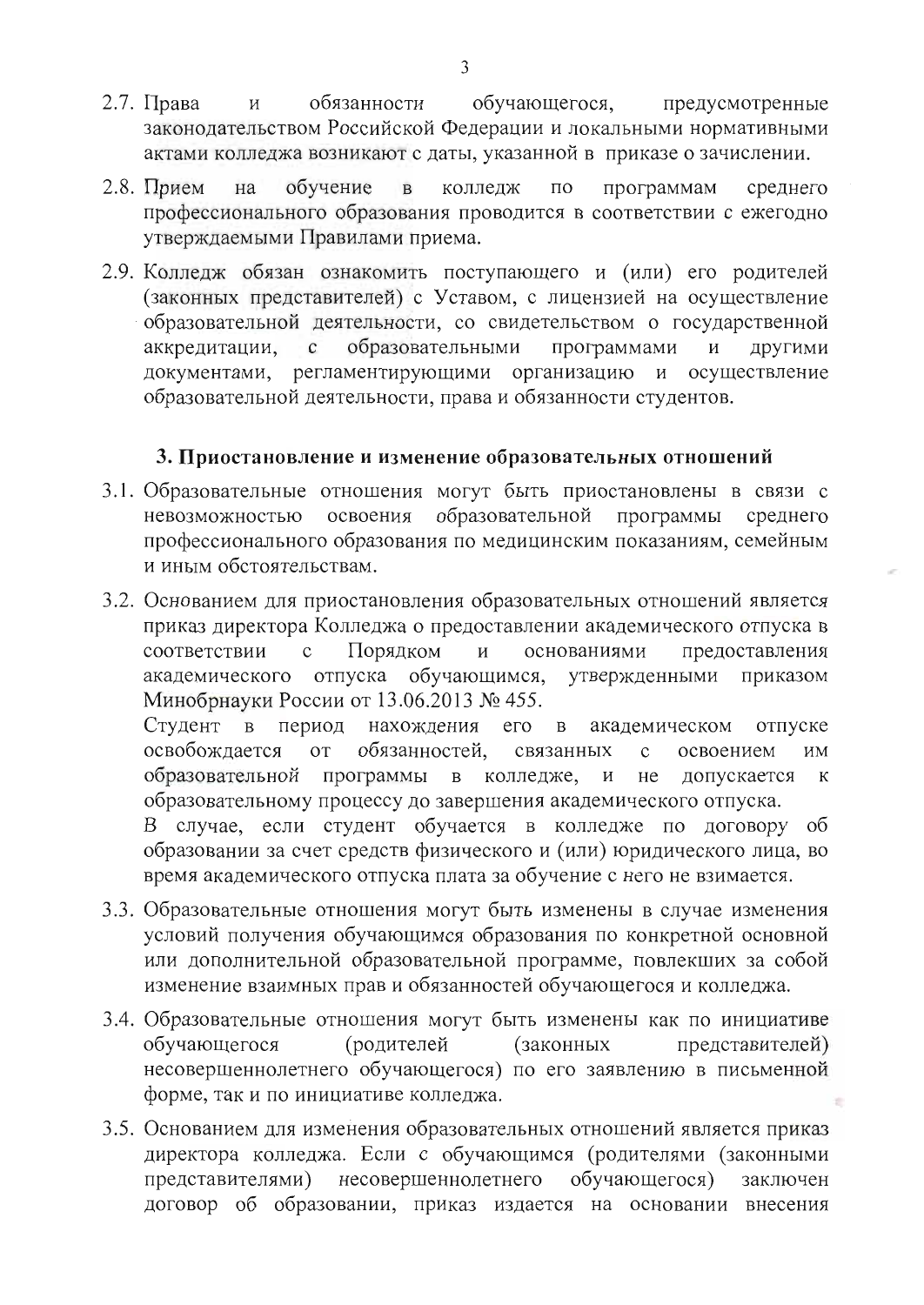соответствующих изменений в такой договор.

3.6. Права  $\overline{M}$ обязанности обучающегося, предусмотренные законодательством Российской Федерации и локальными нормативными актами колледжа, изменяются с даты издания приказа или с иной указанной в нем даты.

## 4. Прекращение образовательных отношений

- 4.1. Образовательные отношения прекращаются в связи с отчислением обучающихся из колледжа по следующим основаниям:
	- 1) в связи с получением образования (завершением обучения);
	- обучающегося  $2)$   $\pi$ o инициативе или родителей (законных представителей) несовершеннолетнего обучающегося, в том числе в перевода обучающегося для продолжения освоения случае образовательной программы  $\mathbf{B}$ другую организацию, осуществляющую образовательную деятельность;
	- 3) по инициативе колледжа как мера дисциплинарного взыскания в случаях:
		- академической неуспеваемости;
		- нарушения учебной дисциплины Правил внутреннего  $\mathbf{M}$ распорядка;
		- совершения преступления;
		- невыполнения условий договора;
		- нарушения порядка приема в колледж, повлекшего по вине обучающегося его незаконное зачисление в колледж;
	- 4) по обстоятельствам, не зависящим от воли обучающихся или родителей (законных представителей) несовершеннолетнего обучающегося и колледжа, в том числе в случае ликвидации колледжа.
- 4.2. Досрочное прекращение образовательных отношений по инициативе обучающегося или родителей (законных представителей) несовершеннолетнего обучающегося не влечет за собой возникновение каких-либо дополнительных, в том числе материальных, обязательств указанного обучающегося перед колледжем.
- 4.3. Основанием для прекращения образовательных отношений является приказ об отчислении обучающегося из колледжа.
- 4.4. При отчислении студента из колледжа ему выдается подлинник документа об образовании, на основании которого он был зачислен в колледж, в личном деле остается копия документа об образовании.
- 4.5. Студентам, отчисленным из колледжа в связи с завершением обучения образовательным профессионального ПО программам среднего образования, выдается диплом  $\mathbf{O}$ среднем профессиональном образовании, копия которого остается в личном деле студента